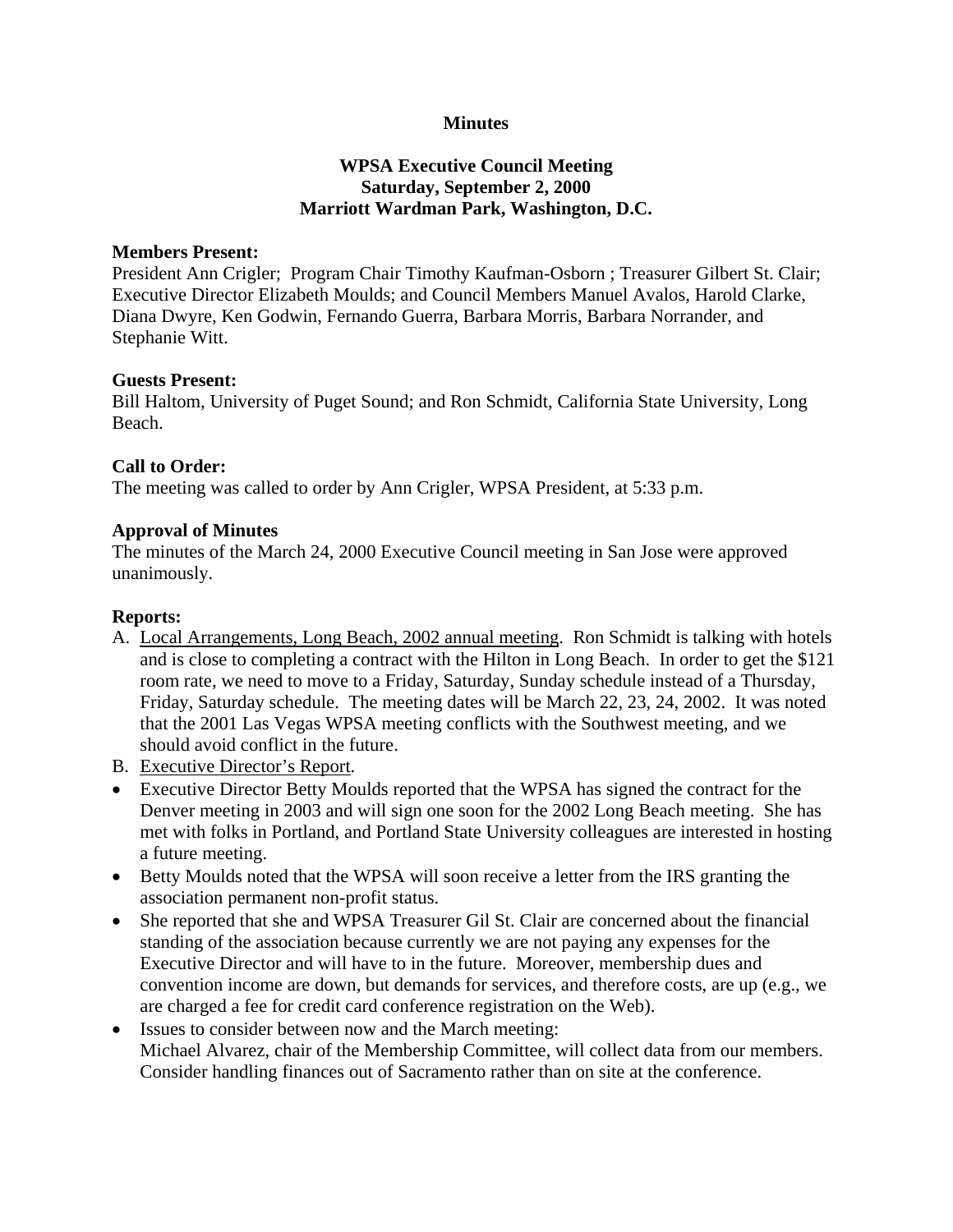- C. Program Chair's Report for Las Vegas 2001. Tim Kaufman-Osborn announced that the Las Vegas meeting will be March 15-17, 2001. He met with the section chairs on Sept. 1, and 14 out of the 20 attended. We may have as many as 168 panels.
- D. Local Arrangements, San Jose Final Report, 2000. Betty Moulds distributed the final report of the 2000 meeting in San Jose. The following items were highlighted:
	- We will work to get more book exhibits at future meetings.
	- Some years, the host institution absorbs the professional fees (for assistants for the convention). This item cost \$4,917 for the 2000 meeting.
	- We spent approximately \$18,000 on food, drink and entertainment.
	- We should continue the Nova Credit Care Service to allow members to register on the Web.
	- We usually average \$8,000- 10,000 of profit, so at \$3,398.56, the San Jose meeting was low.
- E. Local Arrangements, Las Vegas Planning Report, 2001. Ted Jelen is the Local Arrangements Chair. Rooms will be \$115 per night, and they are all suites. The hotel is about 5 blocks off of the Strip.
- F. Local Arrangements, Denver 2003. We have signed the contract with the Denver Hyatt. The meeting will be March 27-29, 2003. Room rate is \$129/night guaranteed. Local arrangements are being handled by Dan Smith and Andy Bush of University of Denver.
- G. Nominating Committee. Nominating Committee Chair Christine DeStefano presented the following nominations for approval:

Amy Bridges, Vice President, 2002

William Haltom, Vice President 2003

Peregrine Schwartz-Shea, Recording Secretary, 2001-2004

Executive Council 2001-2004 \*Mary Caputi, Region A \*Mark Petracca, Region A Dianne Long, Region A Howard Gilman, Region A David Camacho, Region B \*Valerie Martinez-Ebers, Region B \*Andrea Simpson, Region C Susan Burgess, Region C

Executive Council 2002-2005 Eric Patashnik, Region A Sally Fairfax, Region A \*Raphael Sonenshein, Region A \*Al Harris, Region A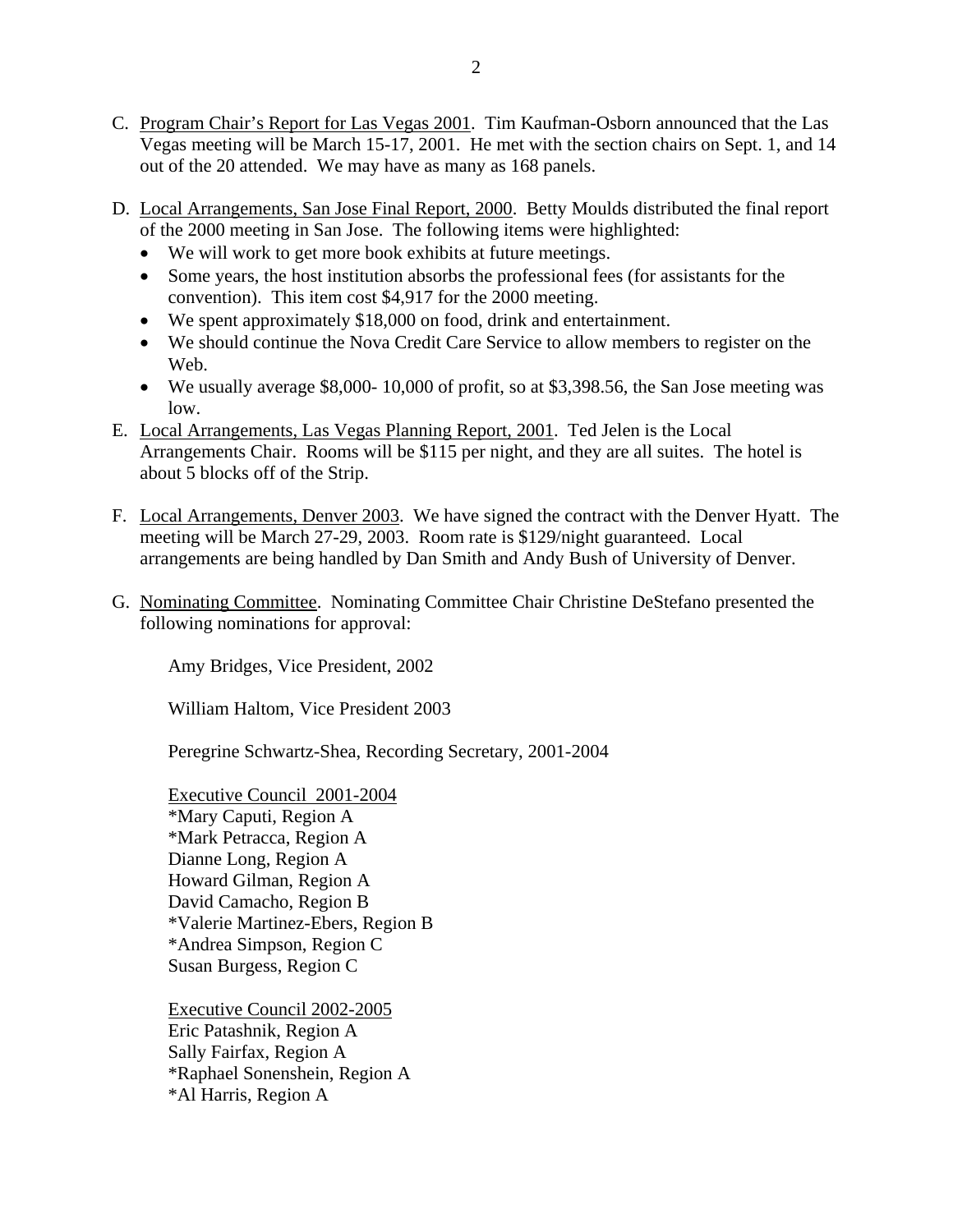\*Victoria Farrar-Myers, Region B Lonna Atkeson, Region B \*Ann Costain, Region C Clive Thomas, Region C

The Executive Council voted unanimously to accept the report of the nominating committee. President Crigler noted the wonderful diversity of the nominations.

*Note: Subsequent to the receipt of the nominating committee report, it was discovered that the number of names submitted for Executive Council positions was twice the required number. Subsequently, the nominating committee reconvened to reduce the number of recommended names to the appropriate number. The names on the final list are those designated with asterisks above. The Nominating Committee has asked that the Executive Director forward the remainder of the names to the next nominating committee.* 

- H. Political Research Quarterly. The new editors, Harold Clarke and Ken Godwin, noted that they received much help with the transition from Arizona to North Texas thanks to Bill Dixon and Lynn Ragsdale. They did not shut the journal down during August and will not do so in the future. They submitted a list of the PRQ's Editorial Board. New Website is up: prq.unt.edu. The Executive Council was asked to encourage people to submit manuscripts.
- I. Membership Committee Report. Ann Crigler presented the Committee's report for Chair Michael Alvarez. Michael is working with the data to analyze the WPSA's membership for purposes of further recruitment. Send suggestions for recruitment to President Crigler.

## **Old Business**

- A. Policy Changes regarding WPSA Awards see Constitution and By-Laws Committee under New Business below.
- B. Cost of travel to Hawaii. Betty Moulds reported that the best price quoted for hotel rooms in Hawaii for a 2004 meeting is \$204 per night with a 5% per year increase between now and 2004. Average airfare from five Western cities is currently \$762.80. She suggested we not consider Hawaii for a future meeting.

#### **New Business**

A. Motions from the 2000 WPSA Business Meeting. WPSA Counsel deemed Motions 1 to 9 to be without effect because the presence of a quorum of less than one third of the membership (330 members at the time of the March 2000 meeting) requires prior notification to the entire membership of the nature and content of the motions to be considered. No such adequate notice was given.

President Crigler informed the APSA of the sentiments of the assembled WPSA members. A July 2000 letter from APSA Executive Director Kathy Rudder indicates that the APSA already adheres to many of the standards mentioned in the resolutions (e.g., all APSA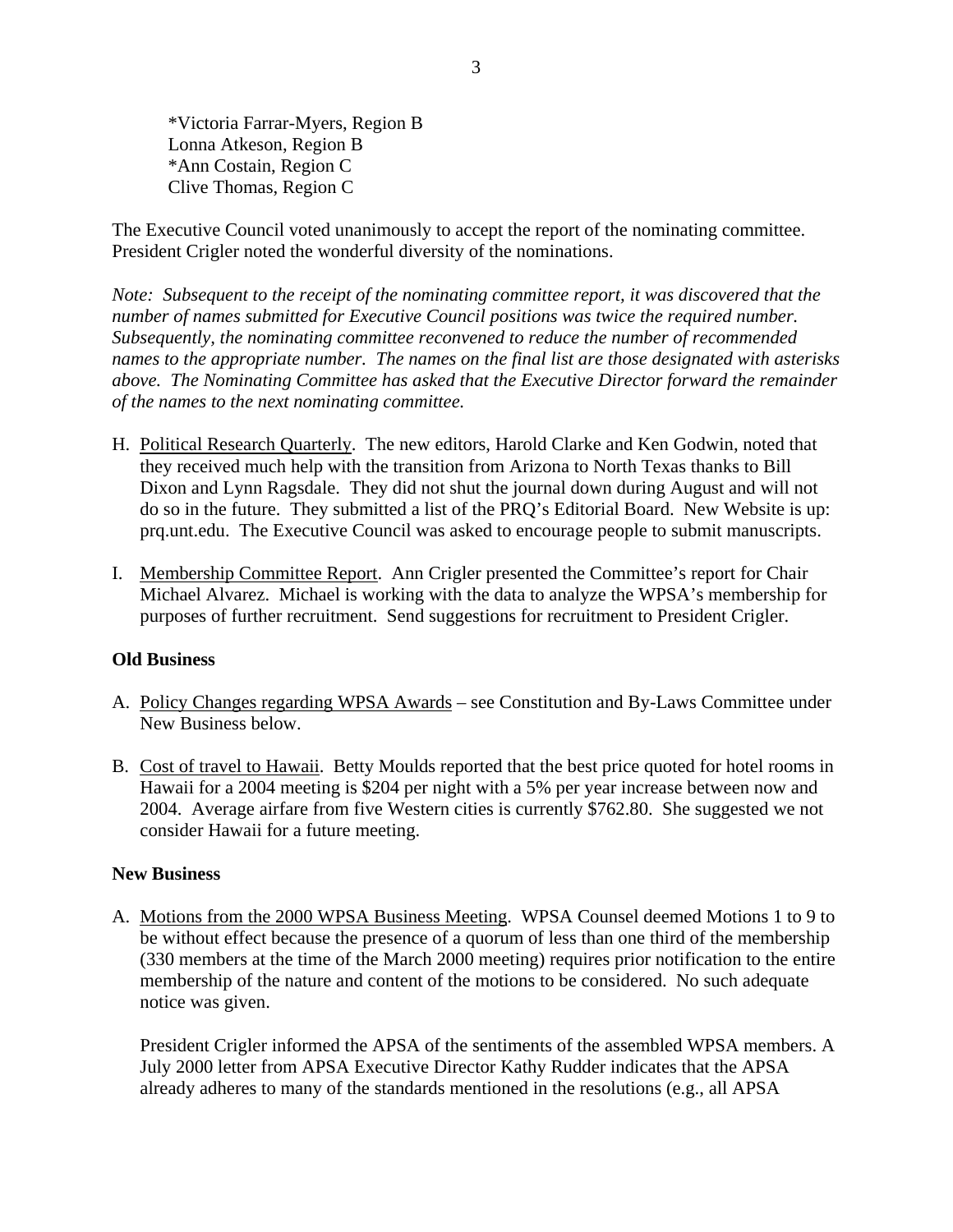meetings are open). It is not clear if the agenda of APSA business meetings are published before the meetings; Ann Crigler will ask Kathy Rudder about this. The Executive Council amended the WPSA Policies and Procedures to clarify this matter (See below). President Crigler will notify members this fall of the disposition of this matter.

- B. Constitution and By-Laws Committee recommendations. Chair of the committee, Bill Haltom, presented the report of the WPSA Committee on Constitution and By-Laws. The Executive Council approved two recommendations from the committee:
	- 1. Annual Awards**.** The Executive Council made the following changes to the "WPSA Policies and Procedures" regarding annual awards:
		- Section 1.b.2.a of "Annual Awards" was amended: The Chair of each status *award* committee shall be responsible for securing all papers eligible for the award.
		- Section 1.b.2.b was deleted entirely.
	- 2. Placing Items on the Business Meeting Agenda**.** The Executive Council accepted the committee's recommendation that the following be added to the "WPSA Policies and Procedures" as new Section 2.f., to follow present Section 2.e. under existing Section 2 "Annual Meetings": for a process to place items on the Agenda of the Annual Business Meeting:

The Executive Director shall, in fall preceding each annual business meeting, request items for the agenda of that meeting. Proposed items will be placed on the agenda of the next business meeting under "New Business" in the order in which proposals endorsed by at least twenty-five (25) dues-paying members of the Western Political Science Association from three or more separate institutions shall be received by the Executive Director. Such proposals must be received by the Executive Director on or before December 10. The Executive Director shall notify the membership of the association of all properly endorsed agenda items in the mailing that includes or notes the preliminary program of the meeting each spring.

- C. Convention Sites Beyond 2003. Colleagues in Portland are anxious to host a meeting in 2004 or 2005. Either the Marriott or Hilton will work and the room rates should be reasonable. The Council agreed to look into this possibility further. San Francisco is very expensive. Betty Moulds reported that we can try to piggy back onto what APSA negotiates for the 2001 APSA meeting. There was a suggestion that if we cannot afford San Francisco, perhaps we should change the policy that requires the WPSA to hold periodic meetings in Northern California. Yet it was the sense of the Council that people will pay quite a lot to go the San Francisco, and Betty Moulds agreed to keep trying. Alternative sites include Pheonix.
- D. Proposal to Create a "Jim Lester Award for the best paper on Environmental Politics and Policy given at the WPSA Annual Meeting." President Ann Crigler received an e-mail from Evan Ringquist proposing this award. There are two issues: (1) The cost of \$250 per year, but that is not an obstacle; (2) we do not have a status committee, or some other group, to implement this. Gil St. Clair expressed support for the award and suggested that the WPSA raise an endowment for the award before we proceed. We would need about \$5,000 for a